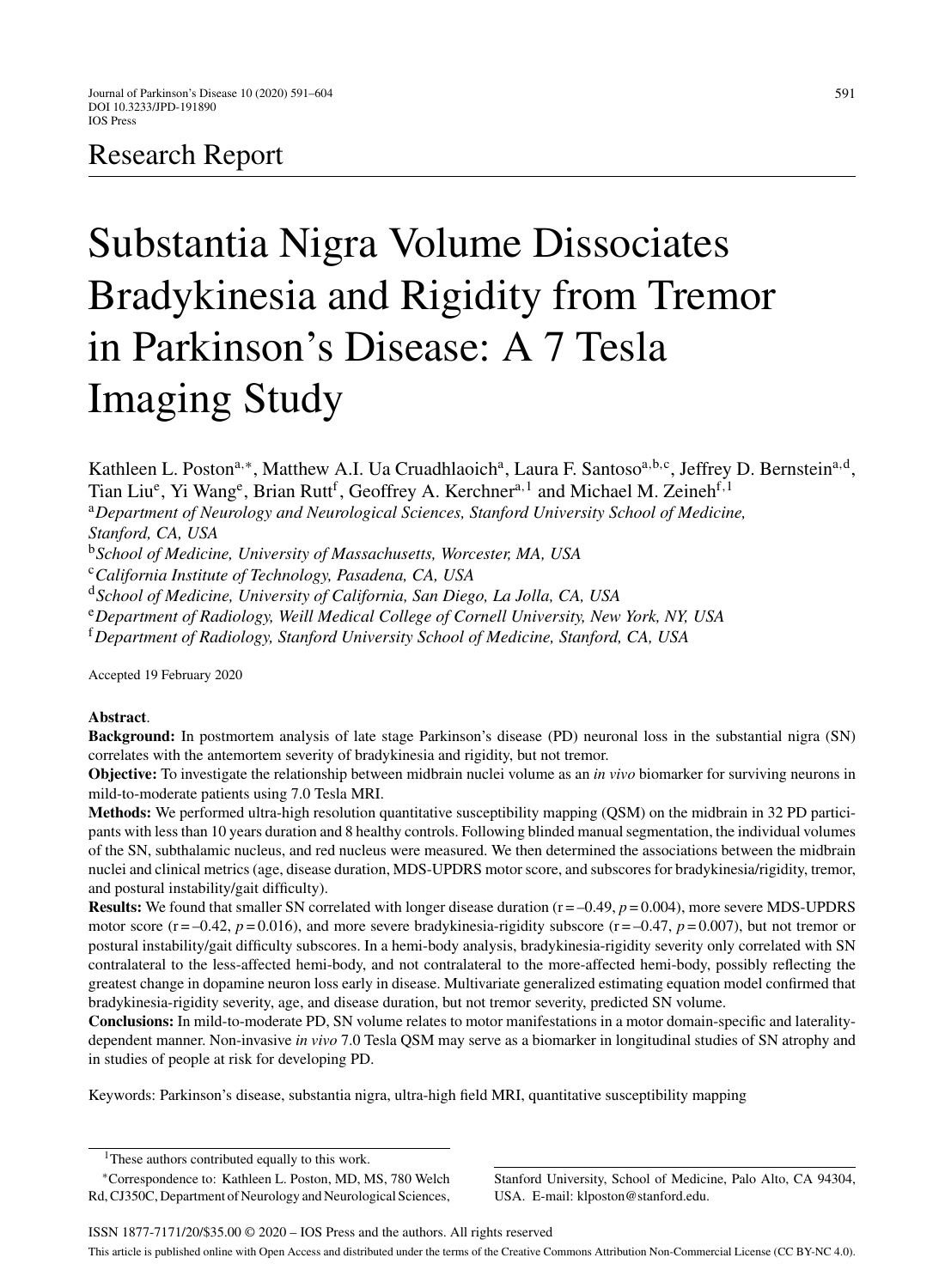#### **INTRODUCTION**

The hallmark pathological feature of Parkinson's disease (PD) is Lewy body formation in the substantia nigra (SN) with progressive loss of dopaminergic neurons. Early clinicopathological studies correlated the number of surviving dopamine neurons at autopsy with PD clinical symptoms prior to death, including disease duration [1, 2] and severity of bradykinesia and rigidity [3–6]; however, these studies found no relationship between surviving dopamine neurons and tremor severity. These autopsy studies led to the hypothesis that unlike bradykinesia and rigidity, tremor is not primarily driven by dopaminergic neuronal loss. This dichotomy resonates with clinical studies as well; while dopamine replacement dramatically improves bradykinesia and rigidity, many PD patients experience dopamine-refractory tremor [7].

However, the autopsy studies underlying these hypotheses are limited to the latest stages of disease, typically 15 to 20 years after symptom onset when patients are older and more likely to have developed severe bradykinesia and rigidity [1, 8]. Therefore, it is unknown if these clinicopathological relationships exist in early PD. One alternative is to study brain atrophy via magnetic resonance imaging (MRI) in earlier patients with milder symptoms. However, it is difficult to connect MRI signal with surviving dopaminergic neurons in SN that diminish with PD progression. Conventional MRI has difficulties in resolving the boundaries between the SN and surrounding tissue, including the subthalamic nucleus (STN), prohibiting accurate volumetric measurements [9].

Iron as a cofactor for dopamine generation is omnipresent in functional neurons and is removed after neuronal death, making iron a candidate biomarker for surviving neurons in SN [10, 11]. As iron is highly paramagnetic, SN can be detected on MRI methods that are sensitive to tissue magnetic susceptibility. Ultra-high field MRI suits well for this task, because two features of MRI that improve resolution scale approximately linearly with field strength: (1) the signal-to-noise ratio [12] and (2) the sensitivity to magnetic susceptibility [13, 14]. Many nuclei in the upper brainstem and midbrain [STN, red nucleus (RN), and portions of the SN] contain substantial iron [10] and are well visualized by susceptibility-based contrasts such as T2\*-weighted imaging, R2\* quantification, and quantitative susceptibility mapping (QSM) [15–21]. The higher signal-to-noise ratio combined with the enhanced

iron-based contrast enables the probing of microscopic anatomy with high resolution volumetric MRI at 7.0 Tesla (7T) [22]. In particular, QSM, known to be superior to R2\* for mapping SN iron [23–27], shows better interrater reliability for SN volumetric tracing [28], and produces superb depictions of iron-containing structures at 7T [29, 30].

Recent 7T MRI work has shown the promise for resolving midbrain nuclei in movement disorders, demonstrating disease-associated alterations in SN volume, signal characteristics, and morphology relative to healthy controls [31–33]. While several studies demonstrate a distorted SN with atrophied nigrosomes in PD [9, 34–37], one T2\*-weighted imaging study at 7T found SN volume increased in PD [38]. However, SN volume measured on R2\* or T2\* weighted imaging suffers from blooming artifacts that are highly dependent on imaging parameters and object orientation [39]. QSM can be used to minimize these blooming artifacts [39–42] and is therefore an ideal MRI technique for SN volumetric quantification.

There is considerable interest in using MRI methods to visualize and quantify midbrain nuclei as a surrogate to dopamine neuron cell death in PD clinical trials [43, 44]; however, the relationship of the SN, STN, and RN to specific measures of bradykinesia, rigidity, and tremor is not clear. Therefore, this study aimed to (1) measure the volumes of midbrain nuclei in patients with PD with QSM using ultra-high field MRI (2) quantify QSM and R2\* values for each of the midbrain nuclei and, (3) determine if there is a selective relationship between midbrain nuclei volumes, QSM, or R2\* and distinct motor manifestations in mild-to-moderate PD patients.

## **METHODS AND MATERIALS**

#### *Participants and assessments*

We recruited 32 participants with idiopathic PD from the Stanford Movement Disorders Clinic and the surrounding community. Inclusion criteria were as follows: (1) age between 45 and 90 years, (2) diagnosis of PD by a board-certified neurologist with specialty training in movement disorders based on Parkinson's UK Brain Bank criteria [45], (3) a diagnosis of PD for less than 10 years, (4)  $a \ge 30\%$ improvement in Movement Disorders Society Unified Parkinson's disease Rating Scale, part III motor exam (MDS-UPDRS-III) [46] when taking dopaminergic medications [47], and (5) no history of other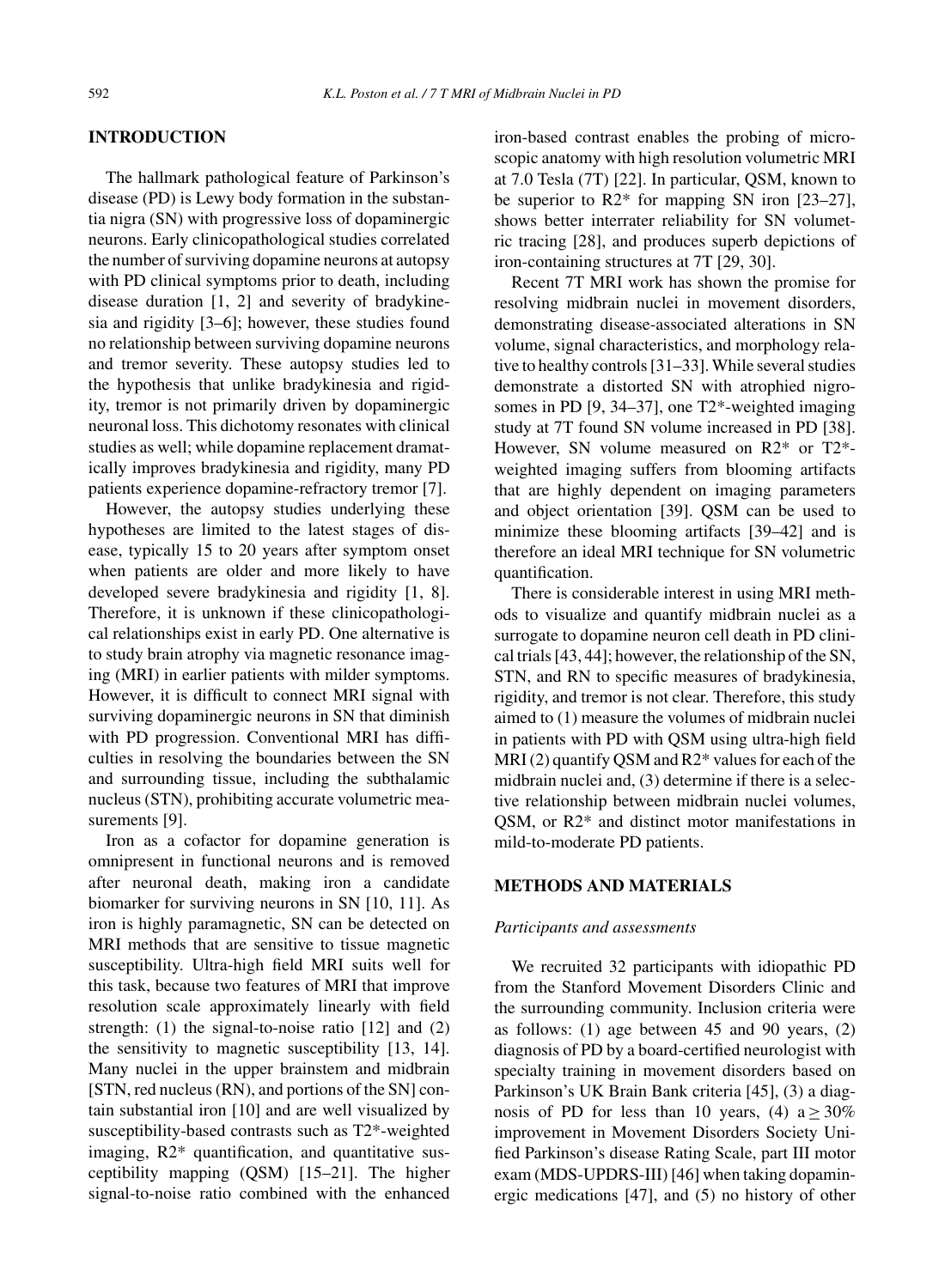significant neurological disease, major psychiatric illness, substance abuse, or head trauma with loss of consciousness more than 5 minutes. We also recruited 8 healthy control older adults, who showed no signs of parkinsonism on comprehensive neurological exam. All participants provided written informed consent to participate in the study following protocols approved by the Stanford Institutional Review Board.

Each participant underwent a clinical evaluation that included a history, physical examination, and neurological examination by a Movement Disorders trained physician, who was blinded to the MRI data. To identify specific motor manifestations related to different midbrain nuclei volumes, three motor subscores were calculated according to published criteria [48]: the Bradykinesia-Rigidity Subscore (MDS-UPDRS items 3.3, 3.4, 3.5, 3.6, 3.7, and 3.8), the Tremor Subscore (MDS-UPDRS items 2.10, 3.15, 3.16, 3.17, and 3.18), and the Postural Instability/Gait Difficulty (PIGD) Subscore (MDS-UPDRS items 2.12, 2.13, 3.10, 3.11, and 3.12). MDS-UPDRS part II was unavailable from three participants, who were thus excluded from the PIGD and Tremor Subscore analysis since both of these Subscores require at least one item from part II.

PD typically begins with unilateral limb symptoms and progresses asymmetrically. Therefore, we calculated the hemi-body Subscores from the right and left appendicular items of the MDS-UPDRS-III. For each participant, a More-Affected side was determined based on the higher overall hemi-body Subscore. The More-Affected and Less-Affected hemi-body Bradykinesia-Rigidity and Tremor Subscores were then calculated. Because the PIGD Subscore contains only axial items, this was not included the hemi-body analysis.

#### *MRI acquisition and processing*

Scans were acquired using a GE 7T Discovery 950 whole-body MRI scanner (GE Healthcare, Chicago, Illinois) with a 32-channel receive head coil contained within a quadrature transmit coil (Nova Medical Inc., Wilmington, Massachusetts). Each scanning session began with a 3-plane localizer scan, high-order shimming, and two short gradient echo sequences to derive a complex coil sensitivity profile. An axial three dimensional multi-echo gradient echo scan was acquired using a susceptibility weighted angiography (SWAN) sequence centered on the midbrain covering approximately the mid-pons to the mid-caudate, field of view of  $240 \times 168 \times 57.6$  mm, acquisition matrix of  $400 \times 280 \times 96$  (reconstructed to  $512 \times 358 \times 94$ ), acquisition resolution of  $0.6 \times 0.6 \times 0.6$  mm (reconstructed to  $0.47 \times 0.47 \times 0.6$  mm), echo times of  $8/14/20/26/32$  ms, repetition time = 32.5 ms, flip angle =  $12^\circ$ , receive bandwidth of +/-62.5 kHz, acquisition time of 10 minutes 16 seconds. Additionally, a whole-brain coronal magnetization-prepared fluid-attenuated inversion recovery (MP-FLAIR) scan was obtained, field of view of  $179 \times 179 \times 173$  mm, acquisition matrix =  $224 \times 224 \times 216$  (reconstructed sition matrix =  $224 \times 224 \times 216$  (reconstructed<br>to  $256 \times 256 \times 216$ ), acquisition resolution  $256 \times 256 \times 216$ , of  $0.8 \times 0.8 \times 0.8$  mm (reconstructed to  $0.7 \times 0.7 \times 0.8$  mm), echo time = 110 ms, repetition  $0.7 \times 0.8$  mm), echo time = 110 ms, time =  $8000 \text{ ms}$ , inversion time =  $2135 \text{ ms}$ , bandwidth = 62.5 Hz/pixel, acquisition time of 5 minutes 24 seconds [49].

The magnitude images from the multi-echo gradient echo acquisition were averaged across echo times as an online reconstruction. Additionally, the raw data from this acquisition was reconstructed offline for each receiver coil, then combined into complex images while preserving signal phase using the complex coil sensitivity profiles [50]. Subject-specific binary masks were creating using ITK-SNAP (<http://www.itksnap.org>) [51], and QSM were generated from the complex images using morphology-enabled dipole inversion [52]. R2\* maps were generated by log transformation followed by linear fitting. The Functional Magnetic Resonance Imaging of the Brain Software Library (FSL, version 5.0, fsl.fmrib.ox.ac.uk) [53] linear registration tool was used to coregister the magnitude images from the QSM acquisitions with the FLAIR images from each participant, interpolating both to an isotropic voxel size of 0.3 mm. Images were both automatically and visually checked in a blinded manner for adequate quality throughout the stages of preprocessing.

#### *Segmentation of midbrain nuclei*

Segmentation was performed by a single rater, who was blinded to all clinical data. The SN, STN, and RN were manually segmented in 3 dimensions on the coregistered QSM and MP-FLAIR images using ITK-SNAP. The primary segmentation was performed in the coronal plane (Fig. 1). All three structures were typically bright in the QSM images (because of their iron content) facilitating direct visualization, and dark in the MP-FLAIR images. The RN was identified as an approximately spherical structure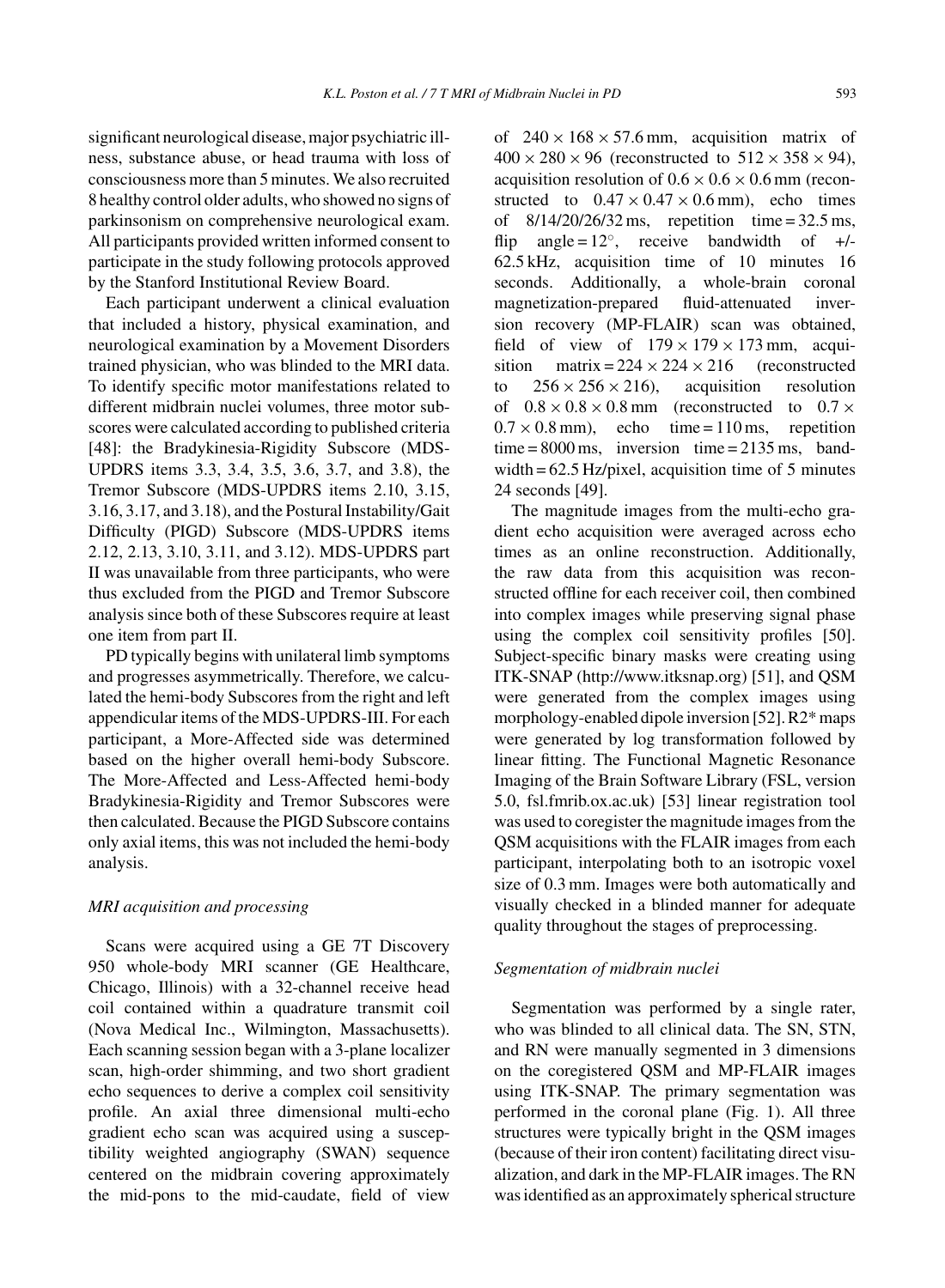

Fig. 1. Midbrain Nuclei Segmentation. Coronal images of the subthalamic nucleus, substantia nigra, and red nucleus on multi-echo gradient echo (mGRE), quantitative susceptibility maps (QSM), and fluid-attenuated inversion recovery (FLAIR) images. Note the clear separation of the substantia nigra from the subthalamic nucleus on the anterior images.

in the posterior midbrain. The SN was identified posteriorly as an obliquely oriented linear structure inferolateral to the RN and elliptical in the coronal plane. The STN was itself also identified as being elliptical in shape, immediately adjacent and superior to the SN in the coronal plane, but generally separable in the QSM images from the SN by differences in intensity and by comparison with the corresponding MP-FLAIR images. For coronal slices in which SN-STN boundary was unclear, the nearest coronal slice in which it was clear was used as a guide. After segmenting in the coronal plane, segmentations were adjusted in the axial plane to ensure smoothness and contiguity.

After the initial segmentation was performed, two additional blinded raters experienced in brain segmentation checked the segmentation and provided additional suggestions for editing, which was then judged as adequate by a final consensus. Finally, to validate reproducibility of our segmentation technique, a second rater, who was also blinded to all clinical data, performed a separate segmentation on a subset of 12 participants with an inter-rater reliability of 0.973 for the SN, 0.970 for the STN, and 0.839 for the RN using the Intraclass Correlation Coefficient, two-way mixed for absolute agreement.

We calculated the volume of each right and left STN, SN, and RN separately in mm<sup>3</sup>. We then extracted the mean QSM and R2\* values for each of the nuclei volumes. QSM values were normalized by subtracting from the mean susceptibility within a 3rd ventricular cerebrospinal fluid region of interest.

#### *Statistical analysis*

Analyses were conducted in two stages, focused principally on the PD cohort. In the first stage we conducted a series of bivariate analyses using Spearman rho correlation coefficients to broadly assess the relationship between each of the midbrain nuclei and clinical metrics (age, disease duration, MDS-UPDRS-III total, and subscores for bradykinesia/rigidity, tremor, and PIGD). Scatterplots were generated for significant correlations. For analyses of global measures of disease, such as duration, we averaged the right and left sides for each of the three nuclei. Because PD pathology is asymmetric, we analyzed lateralized measures (the bradykinesia/rigidity subscore and the tremor subscore on the less and the more affected side) using the contralateral nuclei.

In the second stage of analysis we conducted three independent multivariate analyses (one for each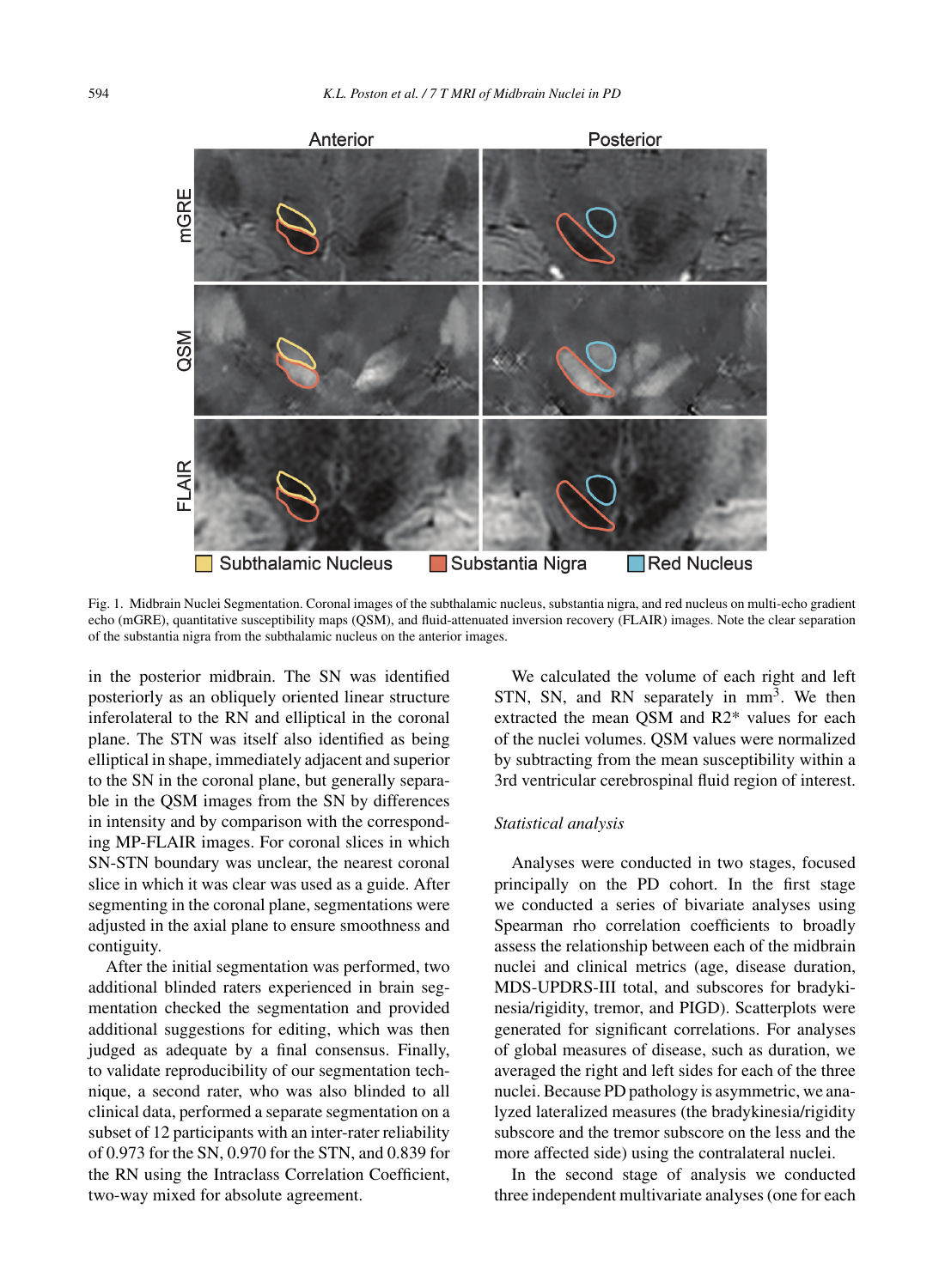nucleus) to determine which clinical metrics significantly predict midbrain nuclei volume when all metrics are considered in the same statistical model. For this second analysis we included the right and left nuclei separately; therefore, a generalized estimating equation model was used to account for correlated right and left nuclei volumes within an individual. We performed three models, one for each nucleus (SN, STN, and RN), and each with a normal distribution, identity link function, and exchangeable correlation structure specified. This equation modeled nuclear volume as the sum of age, disease duration, bradykinesia-rigidity severity, and tremor severity.

Prior research has identified imaging differences between the side of the brain contralateral to more or less affected limbs of patients with PD [54, 55]. Therefore, we performed an exploratory analysis separating midbrain nuclei contralateral to the More-Affected versus Less-Affected sides. Paired *t*-tests were used for within midbrain nuclei analysis and Spearman rho correlation coefficients were calculated to assess the relationships between each of the midbrain nuclei and clinical metrics.

Between PD and healthy control group differences in SN, STN, and RN volumes were determined with independent *t*-tests. For all analyses, two-tailed *p* values were used; those values of  $p \le 0.05$  were defined as significant. All statistical analyses were conducted using SAS Enterprise Guide, version 7.11.

#### **RESULTS**

#### *Participants*

PD participants (Table 1) mean (±standard deviation) disease duration was 4.1  $(\pm 2.1)$  years and motor severity ranged from mild to moderate with a mean MDS-UPDRS-III Off dopaminergic medications of 33.1 ( $\pm$ 12.3). Off dopaminergic medications, six participants were Hoehn and Yahr stage I (unilateral involvement only), 22 were stage II (bilateral involvement), and four were ≥stage III (bilateral involvement with impairment of balance).

PD participants represent a mixture of motor subtypes. Only one participant had a Tremor Subscore of zero, but 11 had Tremor Subscores of less than five and nine had Tremor Subscores of greater than 10. Using a Tremor/PIGD Subscore ratio of ≤0.90 [48], nine participants were classified as PIGD dominant. When considering appendicular motor severity, 15 participants were more affected on the right side and 17 were more affected on the left side.

#### *Relationship of midbrain nuclei to PD motor severity*

Direct correlation analysis in the PD participants demonstrated that a smaller SN volume correlated with longer disease duration ( $r = -0.42$ ,  $p = 0.004$ ) and higher (more severe) MDS-UPDRS-III  $(r = -0.42)$ ,  $p = 0.016$ ) (Figs. 2 and 3, Table 2), with a trend relationship with older age  $(r = -0.31, p = 0.08)$ . There was no association between STN or RN volumes and disease duration, MDS-UPDRS-III, or age.

Next, we examined the association between midbrain nuclei volumes and motor subscores for bradykinesia/rigidity, PIGD, and tremor. Smaller SN volume correlated with higher (more severe) Bradykinesia-Rigidity Subscore  $(r = -0.47)$ ,  $p = 0.007$ , Fig. 3), but not Tremor or PIGD Subscores (Table 2). There was no relationship between STN or RN volumes and Bradykinesia-Rigidity, Tremor, or PIGD Subscores.

| Table 1               |                    |           |                    |          |                    |          |  |  |  |  |
|-----------------------|--------------------|-----------|--------------------|----------|--------------------|----------|--|--|--|--|
| PD Demographics       |                    |           |                    |          |                    |          |  |  |  |  |
|                       |                    |           | More-Affected Side |          | Less-Affected Side |          |  |  |  |  |
|                       | Mean $(\pm SD)$    | Range     | Mean $(\pm SD)$    | Range    | Mean $(\pm SD)$    | Range    |  |  |  |  |
| N                     | 32                 |           |                    |          |                    |          |  |  |  |  |
| Age, years            | 65.3 $(\pm 7.4)$   | $52 - 79$ |                    |          |                    |          |  |  |  |  |
| Male:Female           | 15:17              |           |                    |          |                    |          |  |  |  |  |
| Duration, years       | $4.0 (\pm 2.1)$    | $1 - 8$   |                    |          |                    |          |  |  |  |  |
| Hoehn and Yahr        | $2.2 \ (\pm 0.7)$  | $1 - 4$   |                    |          |                    |          |  |  |  |  |
| MDS-UPDRS-III         | $32.8 (\pm 12.0)$  | $6 - 62$  | $14.0 (\pm 4.1)$   | $8 - 22$ | 8.1 $(\pm 4.8)$    | $0 - 18$ |  |  |  |  |
| Bradykinesia-Rigidity | $18.5 \ (\pm 7.7)$ | $5 - 34$  | $10.9 \ (\pm 3.5)$ | $6 - 18$ | $6.8 \ (\pm 4.2)$  | $0 - 15$ |  |  |  |  |
| Subscore              |                    |           |                    |          |                    |          |  |  |  |  |
| Tremor Subscore       | $7.5 (\pm 5.0)$    | $0 - 16$  | $5.0 (\pm 3.4)$    | $0 - 11$ | $3.2 \ (\pm 2.4)$  | $0 - 8$  |  |  |  |  |
| <b>PIGD Subscore</b>  | $3.6 (\pm 3.2)$    | $0 - 15$  |                    |          |                    |          |  |  |  |  |

All motor scores are reported for the Off medication state. MDS-UPDRS-III, Movement disorders Society United Parkinson's disease Rating Scale part 3 motor exam; PIGD, postural instability/gait difficulty; SD, standard deviation.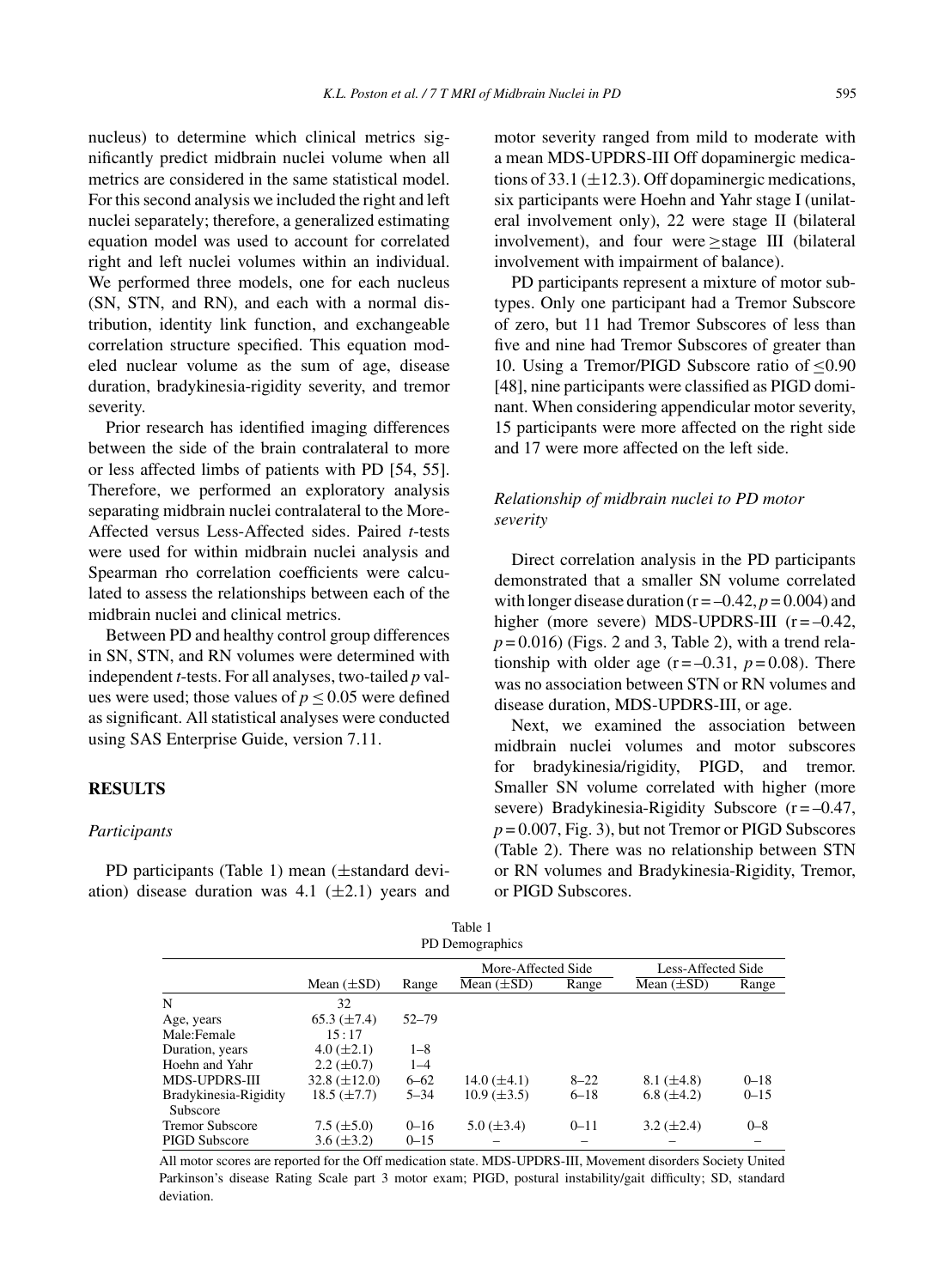

Fig. 2. Disease Duration versus Midbrain Nuclei Volumes. Longer duration of Parkinson's disease diagnosis was only associated with smaller volume of the substantia nigra, not the subthalamic nucleus or the red nucleus. r, Spearman's rho correlation coefficient.

We next performed three separate multivariate analyses (one for each of the midbrain nuclei) using a generalized estimating equation model to determine the relationships between midbrain nuclei volumes and clinical metrics when considered in the same statistical model, thereby controlling for the possible confounding effects of age and disease duration (Table 3). The Bradykinesia-Rigidity Subscore, disease duration, and age all predicted SN volume in the same model  $(p < 0.0001)$ . There were no significant results for STN or RN volumes.

Four PD participants were ≥Hoehn and Yahr stage III. They were older (mean  $\pm$  SD 73.8  $\pm$  5.5 versus  $64.1 \pm 6.9$ ,  $p = 0.012$ ), had lower MoCA  $(20.3 \pm 4.6 \text{ versus } 26.8 \pm 2.7, p = 0.001)$ , and trended toward worse MDS-UPDRS-III  $(42.5 \pm 14.7 \text{ versus}$  $31.5 \pm 11.3$ ,  $p = 0.083$ ) compared to the 28 participants with a Hoehn and Yahr stage I-II. Because their older age, more severe cognitive impairment, and early gait and balance problems could be indicative of an alternative pathology, such as progressive supranuclear palsy or co-morbid Alzheimer's disease pathology, we removed them and repeated the analysis. All relationships between midbrain nuclei and clinical metrics remained similar in significance and magnitude after these participants were excluded.

# *Assessment of more- and less-affected midbrain nuclei*

We next explored the relationship between the More- and Less-Affected hemi-body motor subscores and contralateral midbrain nuclei volumes. The SN contralateral to the More-Affected hemi-body was smaller than that contralateral to the Less-Affected hemi-body  $(p=0.012)$ . There were no significant volumetric differences between the More- and Less-Affected sides of the STN or RN.

Smaller SN volume contralateral to the Less-Affected hemi-body correlated with higher total MDS-UPDRS-III ( $r = -0.37$ ,  $p = 0.038$ ), but the SN contralateral to the More-Affected hemibody did not  $(p=0.225)$ . Similarly, smaller SN volumes contralateral to the Less-Affected hemi-body correlated with higher Bradykinesia-Rigidity Subscore  $(r = -0.41,$  $p = 0.019$ , but the SN contralateral to the More-Affected hemibody only trended towards significance  $(r = -0.35, p = 0.053; Fig. 4, Table 2)$ . There were no associations between hemi-body Tremor Subscores and contralateral SN volumes.

# *Relationship of QSM and R2\* to PD motor severity*

Recent studies have reported using the QSM and R2\* map as quantitative techniques to detect PD associated midbrain nuclei changes [23, 31, 56]. We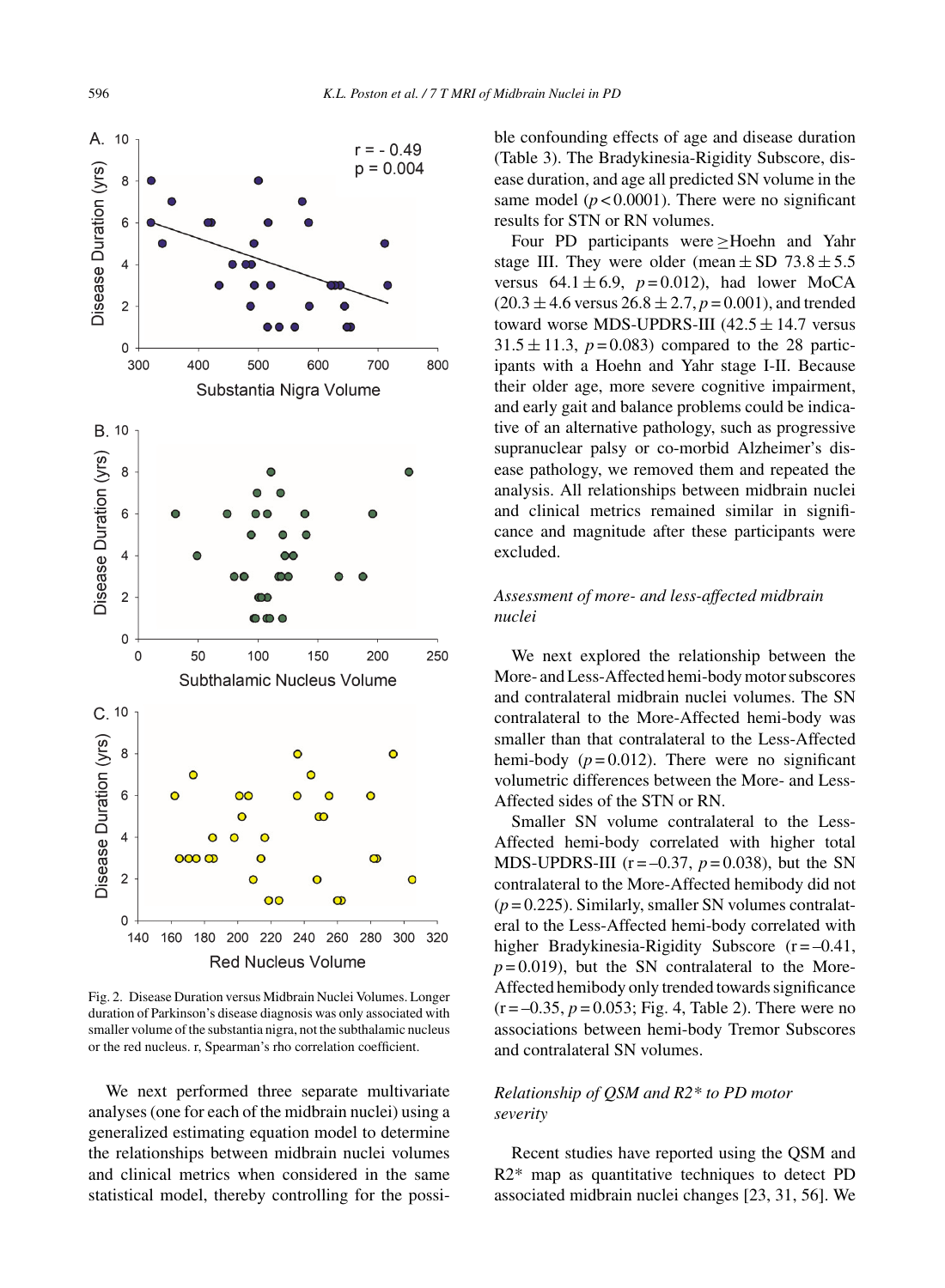

Fig. 3. Motor Severity versus Midbrain Nuclei Volumes. (A) Smaller substantia nigra volumes are associated with worsening of the total Motor Score (MDS-UPDRS III) in Parkinson's disease. (B) However, when the total motor score is broken down by symptom group, only the Bradykinesia-Rigidity Subscore explained this relationship. There was no association with (C) postural instability/gait difficulty (PIGD) or (D) Tremor severity. r, Spearman's rho correlation coefficient.

| Table 2                                                                             |  |
|-------------------------------------------------------------------------------------|--|
| Correlations between midbrain nuclei volumes and Parkinson's disease motor severity |  |

|                                     | Subthalamic<br>Substantia |                | Red            |  |
|-------------------------------------|---------------------------|----------------|----------------|--|
|                                     | Nigra $r(p)$              | Nucleus $r(p)$ | Nucleus $r(p)$ |  |
| Duration                            | $-0.49(0.004)$            | 0.14(0.435)    | $-0.07(0.722)$ |  |
| Age                                 | $-0.31(0.082)$            | 0.20(0.276)    | 0.10(0.593)    |  |
| MDS-UPDRS-III total                 | $-0.42(0.016)$            | 0.29(0.104)    | 0.25(0.162)    |  |
| Bradykinesia-Rigidity total         | $-0.47(0.007)$            | 0.17(0.339)    | 0.16(0.373)    |  |
| Tremor total                        | 0.11(0.579)               | 0.21(0.282)    | 0.30(0.116)    |  |
| PIGD                                | $-0.31(0.103)$            | 0.32(0.092)    | 0.22(0.261)    |  |
| <b>MDS-UPDRS-III Less-Affected</b>  | $-0.37(0.038)$            | 0.33(0.068)    | 0.31(0.082)    |  |
| Bradykinesia-Rigidity Less-Affected | $-0.41(0.019)$            | 0.29(0.107)    | 0.24(0.191)    |  |
| Tremor Less-Affected                | $-0.09(0.635)$            | 0.28(0.125)    | 0.35(0.053)    |  |
| <b>MDS-UPDRS-III More-Affected</b>  | $-0.22(0.225)$            | 0.16(0.370)    | 0.24(0.195)    |  |
| Bradykinesia-Rigidity More-Affected | $-0.35(0.053)$            | 0.04(0.850)    | 0.17(0.363)    |  |
| <b>Tremor More-Affected</b>         | 0.06(0.765)               | 0.14(0.448)    | 0.16(0.398)    |  |

r, Spearmans's rho correlation coefficient; MDS-UPDRS-III, Movement disorders Society United Parkinson's disease Rating Scale part 3 motor exam; PIGD, postural instability/gait difficulty.

found lower SN R2\*, higher SN QSM and higher STN QSM each trended toward an association with older age in PD participants  $(r=0.33, p=0.089)$ ;  $r = 0.38$ ,  $p = 0.054$ ;  $r = 0.35$ ,  $p = 0.078$ , respectively), but neither QSM nor R2\* in the SN, STN, or RN was associated with disease duration, total MDS-UPDRS-III, Bradykinesia-Rigidity, Tremor or PIGD Subscores.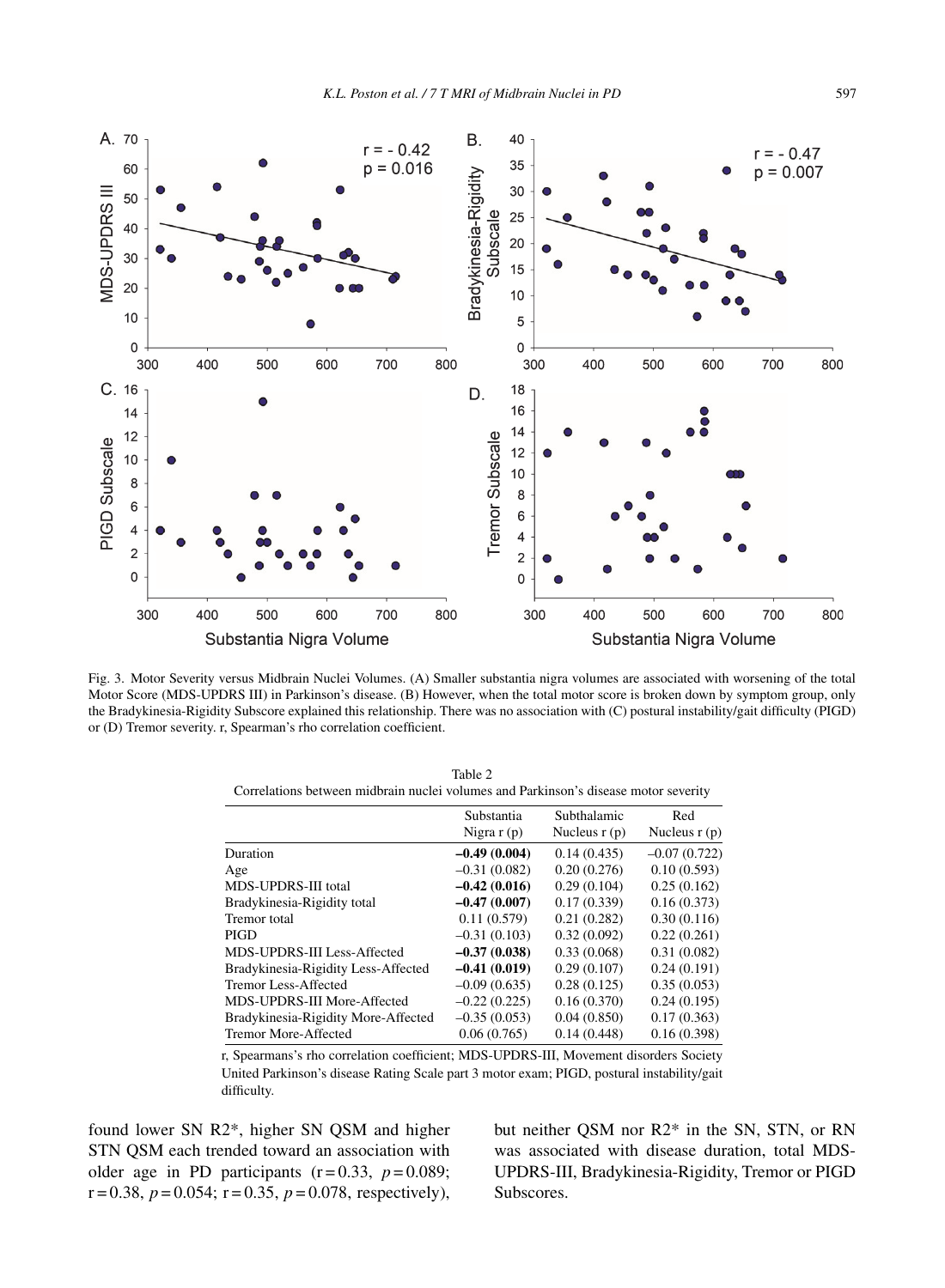| Clinical Metric<br>Nuclei             | Change in Nuclei<br>Volumes | 95% Confidence<br>Interval |          |                |
|---------------------------------------|-----------------------------|----------------------------|----------|----------------|
|                                       | (Beta Coefficient)          | lower                      | upper    | <i>p</i> value |
| Substantia Nigra                      |                             |                            |          |                |
| <b>Bradykinesia-Rigidity Subscore</b> | $-6.15$                     | $-9.81$                    | $-2.48$  | 0.001          |
| Tremor Subscale                       | 0.72                        | $-7.33$                    | 8.76     | 0.86           |
| <b>Duration</b>                       | $-24.87$                    | $-35.74$                   | $-14.00$ | < 0.0001       |
| Age                                   | $-4.16$                     | $-6.73$                    | $-1.58$  | 0.0002         |
| Subthalamic Nucleus                   |                             |                            |          |                |
| Bradykinesia-Rigidity Subscore        | $-0.64$                     | $-2.69$                    | 1.40     | 0.54           |
| Tremor Subscale                       | 2.94                        | $-1.18$                    | 7.07     | 0.16           |
| Duration                              | 3.42                        | $-2.41$                    | 9.26     | 0.25           |
| Age                                   | 1.70                        | $-0.13$                    | 3.45     | 0.07           |
| <b>Red Nucleus</b>                    |                             |                            |          |                |
| Bradykinesia-Rigidity Subscore        | $-0.85$                     | $-2.96$                    | 1.27     | 0.43           |
| <b>Tremor Subscale</b>                | $-0.04$                     | $-4.00$                    | 3.92     | 0.98           |
| Duration                              | 0.16                        | $-6.65$                    | 6.97     | 0.96           |
| Age                                   | 0.79                        | $-1.49$                    | 3.07     | 0.50           |

Table 3 Results of the multivariate generalized estimating equation model



Fig. 4. Bradykinesia and Rigidity on the Less- and More-Affected Sides. (A) The relationship between Bradykinesia-Rigidity Subscale and SN volume was more pronounced on the Less-Affected side compared to (B) the More-Affected side. r, Spearman's rho correlation coefficient.

#### *Comparison between PD and healthy controls*

The 32 PD and 8 healthy controls were matched for age  $(65.3 \pm 7.4$  and  $64.8 \pm 6.9$ , respectively;

 $p = 0.847$ ) and gender (male:female, 15:17 and 4:4, respectively;  $p = 0.874$ ). There were no between group differences in SN, STN, or RN volumes. In the healthy control group, smaller SN volume, but not STN volume or RN volume, was significantly associated with older age  $(r = -0.85, p = 0.007, Sup$ plementary Figure 1).

#### **DISCUSSION**

We used ultra-high field 7T MRI to segment individual midbrain nuclei *in vivo* and determine the differential association between nuclei volumes and severity of specific PD motor manifestations. Our results extend the clinicopathological relationships described postmortem to mild-to-moderate PD patients *in vivo*. Specifically, our data establish that SN volumes tightly correlate with disease duration and motor severity early in disease, which suggests midbrain MRI quantification using QSM could be an objective biomarker for disease severity in clinical trials. Our data also confirm that the relationship between SN volume and motor severity is specific to bradykinesia and rigidity, but not tremor or PIGD. Further, SN volumes decrease with age in both PD patients and healthy control participants. Therefore, ultra-high field MRI, particularly QSM, of the midbrain nuclei might be useful for studying the effect of aging on PD.

#### *Substantia nigra volume is associated with bradykinesia-rigidity*

Lewy body formation in the SN with subsequent loss of dopaminergic neurons is the pathologic hall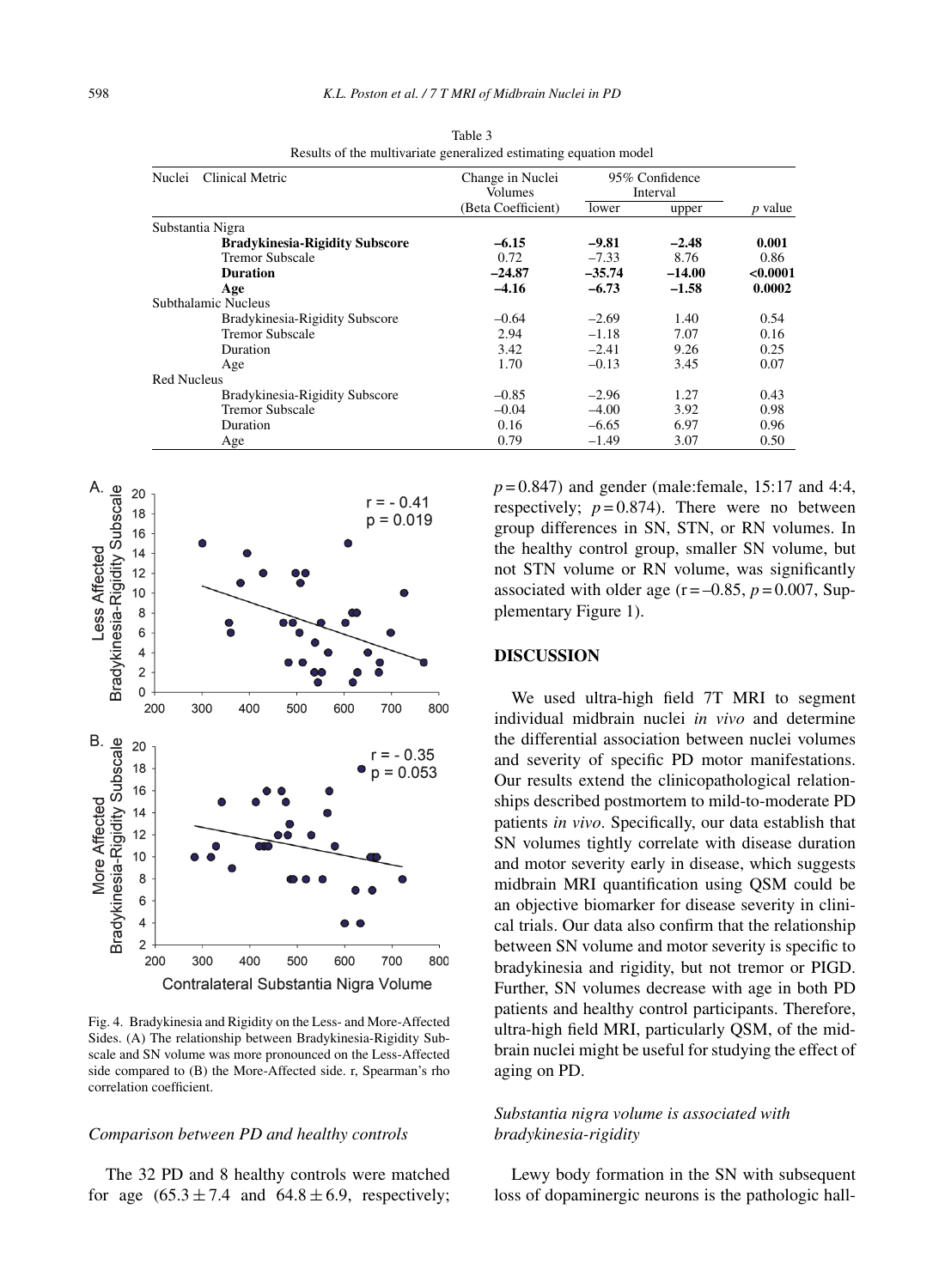mark of PD. Meticulous autopsy studies in the 1970s, 80s, and 90s uncovered a differential pattern of SN neuronal cell loss between PD patients who were akinetic-rigid dominant versus tremor dominant [4]. Specifically, these studies showed a negative correlation between SN pars compacta neuronal cell counts, disease duration [1, 2] and the severity of bradykinesia and rigidity, but not tremor [3, 5, 6]. These autopsy studies are further supported by the clinical syndrome manifest by patients with dopamine-receptor blocking drug-induced secondary parkinsonism, which most commonly results in bradykinesia and rigidity, but much less commonly asymmetric rest tremor [57]. Animal studies also support the autopsy finding that nigrostriatal dopaminergic deficiency is the underlying cause for bradykinesia and rigidity, but not tremor. For instance, in monkeys, lesions of the midbrain mainly produce rigidity and only rarely spontaneous sustained tremor [58, 59]. Similarly, MPTP treated macaque monkeys mainly exhibit an akinetic-rigid syndrome [60].

However, autopsy studies have critical limitations because they typically include older patients with more severe motor manifestations and longer disease duration and thus limit a comprehensive study of these relationships in early disease. In Ma et al., the average age was  $78 \pm 6$  years with an average duration of  $9.5 \pm 4.2$  years [1]. The average duration in Bernheimer et al was similarly  $9.3 \pm 0.9$ years, with several patients having over 20 years of symptoms [5]. In these late stages of disease, even patients who present primarily with tremor will typically have since developed pronounced bradykinesia. Furthermore, the few PD patients with short disease duration (less than 5 years) prior to autopsy are usually older patients, who are more likely to present with an akinetic-rigid syndrome [8]. Therefore, thorough assessment of SN neuronal loss in earlier patients with milder disease is only possible with *in vivo* techniques, such as ultra-high field MRI. We used QSM at 7T to determine SN volume as a proxy for assessing neuronal loss [61–64] and establish that SN volumes are indeed related to milder bradykinesia-rigidity in the first 10 years of disease.

# *Substantia nigra volume is not associated with tremor or PIGD*

The pathophysiology of PD tremor remains unclear. Autopsy studies have also shown that patients with tremor dominant PD have less severe neuronal cell loss in the SN pars compacta, compared

to the akinetic-rigid patients [3, 4], and that the severity of neuronal loss is not related to the severity of the tremor [4, 6]. It is generally thought that loss of SN dopaminergic neurons is necessary, but not sufficient, for the development of PD tremor [59, 65]. Indeed, our study is the first to confirm *in vivo* that in mild to moderate PD grey matter loss within the SN is not associated with tremor severity. This finding has implications for using MRI quantification of midbrain nuclei as a biomarker in PD clinical trials.

We also did not find SN volume to be associated with PIGD severity. This is not surprising given that both dopamine replacement and STN deep brain stimulation generally fail to ameliorate these symptoms sufficiently [66, 67]. While the underlying pathophysiology specific to PIGD is unknown, several mechanisms have been proposed including cholinergic projections from the pedunculopontine nucleus and cortical pathology [68, 69]. Our findings are in line with autopsy studies which show that PIGD patients have similar midbrain pathology as non-PIGD [70]. However, the severity of PIGD in our cohort was limited due to our focus on less severe patients. Using a tremor/PIGD Subscore ratio only nine participants were classified as PIGD dominant, and four were Hoehn and Yahr stage III-IV. Therefore it is possible that midbrain volumes, QSM or R2\* quantification could be associated with gait and balance severity in more advanced patients [56].

#### *Volumetrics of more and less affected nuclei*

The motor symptoms of PD typically present asymmetrically and continue to progress asymmetrically early in the disease. Few pathological studies have compared the more versus the less affected brain nuclei, because motor symptoms and brain pathology become severe bilaterally later in the disease. Using *in vivo* imaging in early disease duration patients we were able to confirm that the SN contralateral to the more affected hemi-body is smaller, possibly resulting from more severe atrophy. In addition, our data suggest that nuclei volumes contralateral to the less affected side have a stronger relationship with motor severity. This is consistent with functional imaging studies showing that in the first 6 years of disease the dopamine uptake in the putamen contralateral to the less affected hemi-body has fastest rate of decline [55, 71]. Further, cross-sectional pathological studies show that in the SN pars compacta there is a 50 to 90% loss of dopamine neurons in the first 1 to 4 years after diagnosis with only marginal additional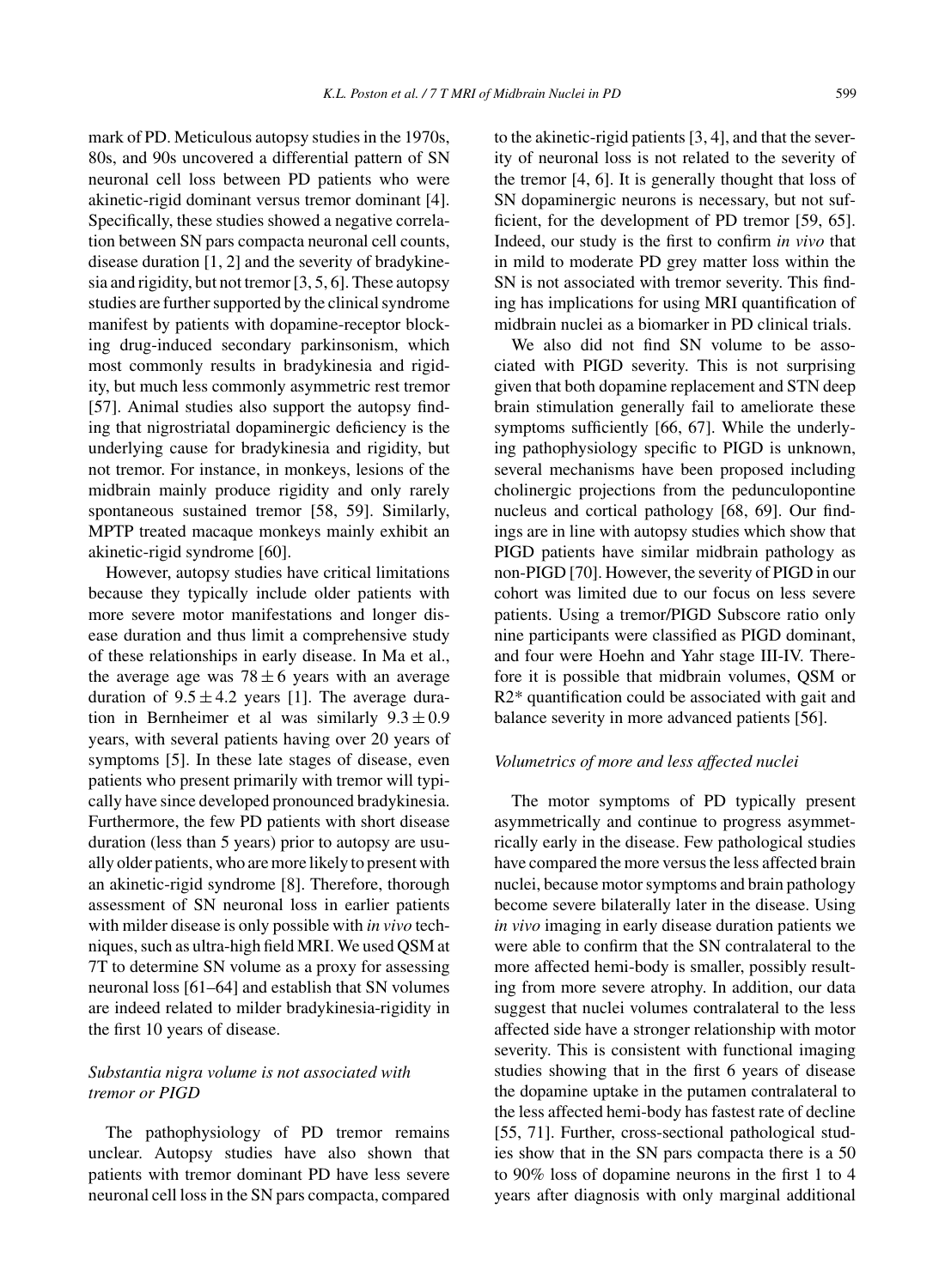loss thereafter [2]. Our findings suggest that quantification of midbrain nuclei volumes using 7T QSM could detect very early changes in SN volume, which could be applied to people with genetic risks for PD to determine the rate of pre-clinical SN atrophy.

#### *Substantia nigra volume is associated with age*

Despite the clear SN volume association with PD duration and severity, we did not find SN volumes to be smaller in PD compared to the healthy adults. Further, in both PD and healthy control participants, smaller SN volume was associated with older age. This suggests SN volume alone is not sufficient to be a diagnostic biomarker for PD and that participant age should always be considered when interpreting MRI-based measures of midbrain structures.

#### *Methodologic considerations*

Our study uniquely leveraged QSM to identify the boundaries of individual midbrain nuclei and thus measure the volumes of these iron-containing regions. Specifically, the SN has proven to be a challenging nucleus to delineate due to the border with STN [72, 73]. Ultra-high field 7T MRI has shown excellent T2\*-weighted contrasts for depicting deep gray nuclei, due to the superior iron sensitivity at high field [9, 74]. However, T2\*-weighted contrasts suffer from blooming artifacts and hence are probematic for volume quantification [39]. These blooming artifacts are particularly severe in the midbrain region wherein iron-containing nuclei are situated in close apposition and adjacent to air-tissue interfaces. A major advantage of QSM is the attenuation of these blooming artifacts through deconvolution [39, 42, 75, 76], which has been very useful in local tissue charaterization of diseases including hemorrhages [77], inflammation of multiple sclerosis lesions [78, 79], and iron within the SN pars compacta in PD [23, 25]. QSM results in high contrast between these iron-rich nuclei and iron-sparse tissue [20, 56]. The combination of 7T MRI and QSM offers superior contrast for midbrain nuclei, which enhanced the accuracy of the segmentation performed in this study.

This study primarily focused on using QSM to determine midbrain nuclei volumes, in contrast to prior PD studies that focused on the utility of QSM and R2\* values to aid in differential diagnosis [23, 31, 80–82]. Prior 7T studies have also focused on visual descriptions of nuclei [83], nuclei shape analysis, and nuclei QSM values [31], but were not able to determine the nuclei volumes. Because iron quantity may be variable in SN neurons in PD [11], it is difficult to evaluate the number of surviving neurons using QSM and R2\* values directly. By contrast, we leveraged QSM to delineate the boundary between SN and STN, allowing for accurate determination of these midbrain nuclei volumes that are associated with PD progression.

Another consideration of our technique is the use of manual segmentation, which can be prone to human error and bias. To minimize this potential limitation we maintained a blind between the segmentation team, who performed all pre-processing and segmentation of de-identified scans, and the clinical analysis team, who compiled all clinical metrics and statistical analysis. Furthermore, 12 scans were independently segmented by two raters, with high inter-rater agreement. This is consistent with a studies comparing R2\* and QSM ultra-high field 7T MRI in PD patients, which found using QSM images resulted in the highest interrater agreement in determining SN volumes [28]. Finally, while multiple statistical tests were performed in this study without explicit correction, our future work will replicate these findings and further delve into etiology and implications.

#### *Future directions*

A primary limitation of postmortem studies is the inability to perform longitudinal assessment of regional brain atrophy in individual patients. Conventional MRI studies using cortical volumetric analysis have provided significant insight into longitudinal changes in regional atrophy associated with different subtypes of dementia [84–86]. We have shown that our *in vivo* technique with ultra-high field MRI can be used for similar studies of midbrain nuclei in PD. In addition, quantification of midbrain atrophy could provide important insight into the development of PD non-motor symptoms. For instance, dopamine neuron loss has been suspected to drive the development of certain cognitive impairments, such as executive dysfunction. Indeed, longitudinal 7T MRI studies of midbrain atrophy could provide significant insight into the clinical correlates of pre-motor and early SN dopamine loss in PD patients.

#### **ACKNOWLEDGMENTS**

We would like to acknowledge Dr. Jaimie Henderson for his assistance in our initial stages of developing 7T midbrain imaging protocols. We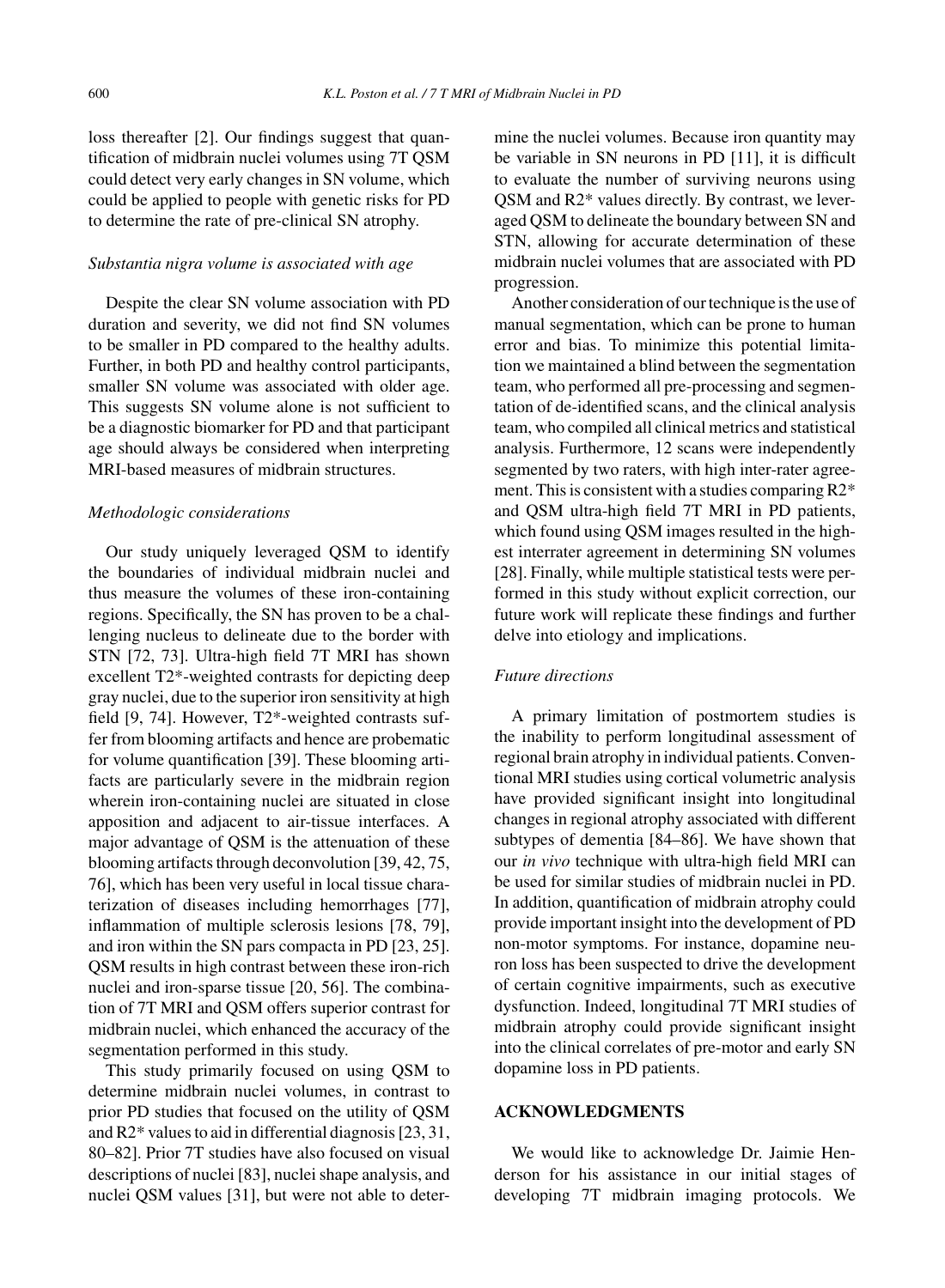would like to thank Dr. Jong Yoon for his insightful discussions and David Everling for his assistance with the 7T scan acquisition.

This research was supported by grants from the Seiger Family Foundation (KLP), the National Institutes of Health (NS075097-KLP; AG047366-KLP; P41EB015891-BR and MMZ; S10RR026351-BR and MMZ; NS072370, NS090464, NS095562-YW), the Michael J. Fox Foundation for Parkinson's Research (KLP and GAK), the Center for Biomedical Imaging at Stanford (GAK), the Caltech Summer Undergraduate Research Fellowship program (LFS), and GE Healthcare (BR and MMZ).

#### **CONFLICTS OF INTEREST**

Dr. Poston has received consulting fees from Allergan and Curasen, and research grants from Sanofi. Dr. Wang has share ownership in Medimagemetric LLC to disclose. Dr. Rutt receives research funding from GE Healthcare. Dr. Kerchner is a full-time employee of F. Hoffman-La Roche, Ltd. Dr. Zeineh receives research funding from GE Healthcare. The other authors have nothing to disclose.

#### **SUPPLEMENTARY MATERIAL**

The supplementary material is available in the electronic version of this article: [https://](https://dx.doi.org/10.3233/JPD-191890) [dx.doi.org/10.3233/JPD-191890](https://dx.doi.org/10.3233/JPD-191890).

#### **REFERENCES**

- [1] Ma SY, Roytta M, Rinne JO, Collan Y, Rinne UK (1997) Correlation between neuromorphometry in the substantia nigra and clinical features in Parkinson's disease using disector counts. *J Neurol Sci* **151**, 83-87.
- [2] Kordower JH, Olanow CW, Dodiya HB, Chu Y, Beach TG, Adler CH, Halliday GM, Bartus RT (2013) Disease duration and the integrity of the nigrostriatal system in Parkinson's disease. *Brain* **136**, 2419-2431.
- [3] Paulus W, Jellinger K (1991) The neuropathologic basis of different clinical subgroups of Parkinson's disease. *J Neuropathol Exp Neurol* **50**, 743-755.
- [4] Jellinger KA (1999) Post mortem studies in Parkinson's disease–is it possible to detect brain areas for specific symptoms? *J Neural Transm Suppl* **56**, 1-29.
- [5] Bernheimer H, Birkmayer W, Hornykiewicz O, Jellinger K, Seitelberger F (1973) Brain dopamine and the syndromes of Parkinson and Huntington. Clinical, morphological and neurochemical correlations. *J Neurol Sci* **20**, 415-455.
- [6] Rinne JO (1991) Nigral degeneration in Parkinson's disease in relation to clinical features. *Acta Neurol Scand Suppl* **136**, 87-90.
- [7] Marjama-Lyons J, Koller W (2000) Tremor-predominant Parkinson's disease. Approaches to treatment. *Drugs Aging* **16**, 273-278.
- [8] Diederich NJ, Moore CG, Leurgans SE, Chmura TA, Goetz CG (2003) Parkinson disease with old-age onset: A comparative study with subjects with middle-age onset. *Arch Neurol* **60**, 529-533.
- [9] Cosottini M, Frosini D, Pesaresi I, Costagli M, Biagi L, Ceravolo R, Bonuccelli U, Tosetti M (2014) MR imaging of the substantia nigra at 7 T enables diagnosis of Parkinson disease. *Radiology* **271**, 831-838.
- [10] Morris CM, Candy JM, Oakley AE, Bloxham CA, Edwardson JA (1992) Histochemical distribution of non-haem iron in the human brain. *Acta Anat (Basel)* **144**, 235-257.
- [11] Oakley AE, Collingwood JF, Dobson J, Love G, Perrott HR, Edwardson JA, Elstner M, Morris CM (2007) Individual dopaminergic neurons show raised iron levels in Parkinson disease. *Neurology* **68**, 1820-1825.
- [12] Pohmann R, Speck O, Scheffler K (2016) Signal-to-noise ratio and MR tissue parameters in human brain imaging at 3, 7, and 9.4 tesla using current receive coil arrays. *Magn Reson Med* **75**, 801-809.
- [13] Yao B, Li TQ, Gelderen P, Shmueli K, de Zwart JA, Duyn JH (2009) Susceptibility contrast in high field MRI of human brain as a function of tissue iron content. *Neuroimage* **44**, 1259-1266.
- [14] Balchandani P, Naidich TP (2015) Ultra-high-field MR neuroimaging. *AJNR Am J Neuroradiol* **36**, 1204-1215.
- [15] Abosch A, Yacoub E, Ugurbil K, Harel N (2010) An assessment of current brain targets for deep brain stimulation surgery with susceptibility-weighted imaging at 7 Tesla. *Neurosurgery* **67**, 1745-1756; discussion 1756.
- [16] Eapen M, Zald DH, Gatenby JC, Ding Z, Gore JC (2011) Using high-resolution MR imaging at 7T to evaluate the anatomy of the midbrain dopaminergic system. *AJNR Am J Neuroradiol* **32**, 688-694.
- [17] Kerl HU, Gerigk L, Pechlivanis I, Al-Zghloul M, Groden C, Nolte IS (2012) The subthalamic nucleus at 7.0 Tesla: Evaluation of sequence and orientation for deep-brain stimulation. *Acta Neurochir (Wien)* **154**, 2051-2062.
- [18] Deistung A, Schafer A, Schweser F, Biedermann U, Gullmar D, Trampel R, Turner R, Reichenbach JR (2013) Highresolution MR imaging of the human brainstem *in vivo* at 7 Tesla. *Front Hum Neurosci* **7**, 710.
- [19] Du GW, Lewis MM, Sica C, He L, Connor JR, Kong L, Mailman RB, Huang XM (2018) Distinct progression pattern of susceptibility MRI in the substantia nigra of Parkinson's patients. *Mov Disord* **33**, 1423-1431.
- [20] Liu T, Eskreis-Winkler S, Schweitzer AD, Chen W, Kaplitt MG, Tsiouris AJ, Wang Y (2013) Improved subthalamic nucleus depiction with quantitative susceptibility mapping. *Radiology* **269**, 216-223.
- [21] Wang Y, Spincemaille P, Liu Z, Dimov A, Deh K, Li J, Zhang Y, Yao Y, Gillen KM, Wilman AH, Gupta A, Tsiouris AJ, Kovanlikaya I, Chiang GC, Weinsaft JW, Tanenbaum L, Chen W, Zhu W, Chang S, Lou M, Kopell BH, Kaplitt MG, Devos D, Hirai T, Huang X, Korogi Y, Shtilbans A, Jahng GH, Pelletier D, Gauthier SA, Pitt D, Bush AI, Brittenham GM, Prince MR (2017) Clinical quantitative susceptibility mapping (QSM): Biometal imaging and its emerging roles in patient care. *J Magn Reson Imaging* **46**, 951-971.
- [22] Plantinga BR, Temel Y, Roebroeck A, Uludag K, Ivanov D, Kuijf ML, Ter Haar Romenij BM (2014) Ultra-high field magnetic resonance imaging of the basal ganglia and related structures. *Front Hum Neurosci* **8**, 876.
- [23] Barbosa JH, Santos AC, Tumas V, Liu M, Zheng W, Haacke EM, Salmon CE (2015) Quantifying brain iron deposition in patients with Parkinson's disease using quantitative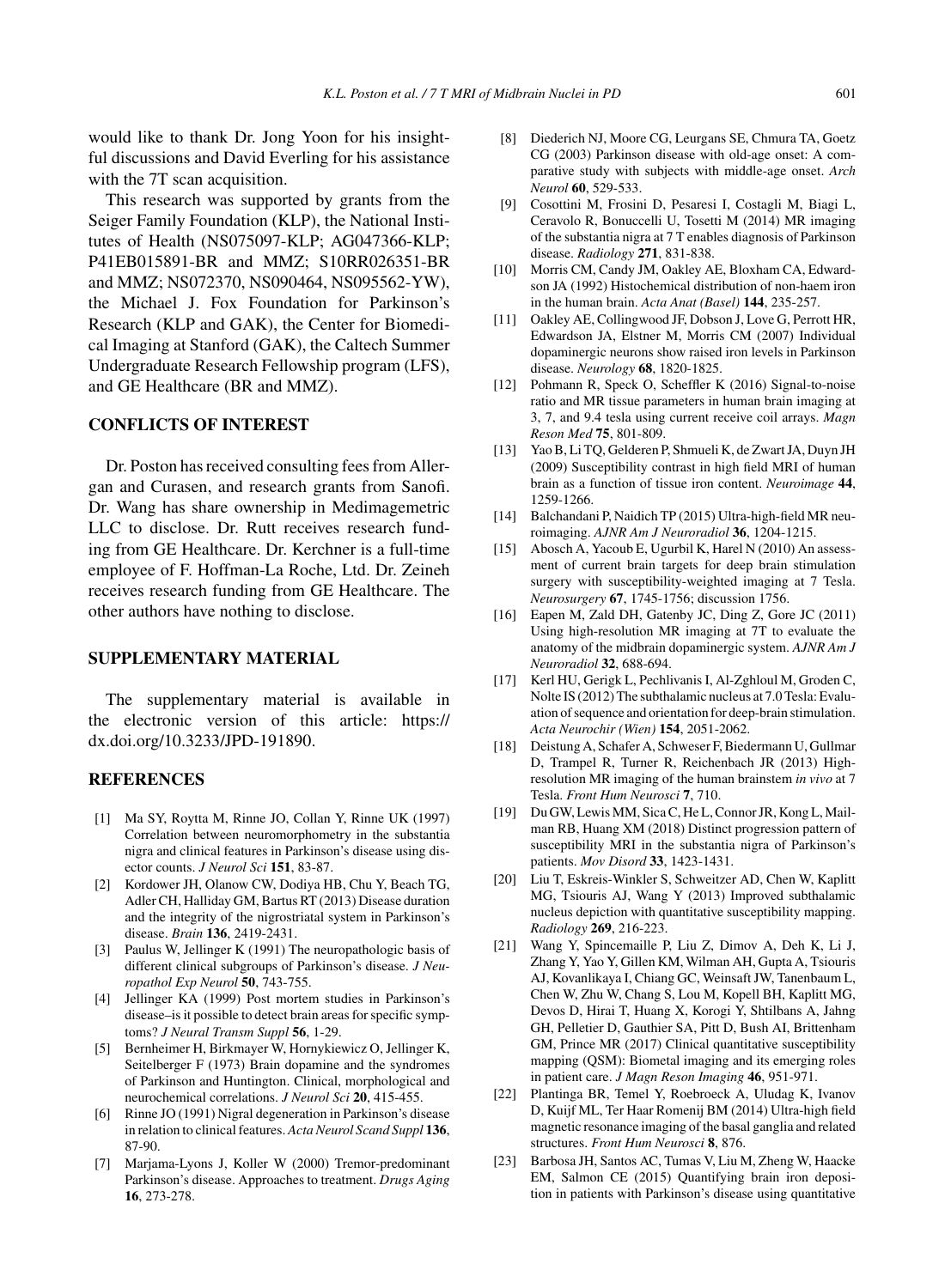susceptibility mapping, R2 and R2. *Magn Reson Imaging* **33**, 559-565.

- [24] Murakami Y, Kakeda S, Watanabe K, Ueda I, Ogasawara A, Moriya J, Ide S, Futatsuya K, Sato T, Okada K, Uozumi T, Tsuji S, Liu T, Wang Y, Korogi Y (2015) Usefulness of quantitative susceptibility mapping for the diagnosis of Parkinson disease. *AJNR Am J Neuroradiol* **36**, 1102-1108.
- [25] Du G, Liu T, Lewis MM, Kong L, Wang Y, Connor J, Mailman RB, Huang X (2016) Quantitative susceptibility mapping of the midbrain in Parkinson's disease. *Mov Disord* **31**, 317-324.
- [26] He N, Ling H, Ding B, Huang J, Zhang Y, Zhang Z, Liu C, Chen K, Yan F (2015) Region-specific disturbed iron distribution in early idiopathic Parkinson's disease measured by quantitative susceptibility mapping. *Hum Brain Mapp* **36**, 4407-4420.
- [27] Lewis MM, Du GW, Baccon J, Snyder AM, Murie B, Cooper F, Stetter C, Kong L, Sica C, Mailman RB, Connor JR, Huang XM (2018) Susceptibility MRI captures nigral pathology in patients with Parkinsonian syndromes. *Mov Disord* **33**, 1432-1439.
- [28] Alkemade A, de Hollander G, Keuken MC, Schäfer A, Ott DVM, Schwarz J, Weise D, Kotz SA, Forstmann BU (2017) Comparison of T2\*-weighted and QSM contrasts in Parkinson's disease to visualize the STN with MRI. *PLoS One* **12**, e0176130.
- [29] Deistung A, Schafer A, Schweser F, Biedermann U, Turner R, Reichenbach JR (2013) Toward *in vivo* histology: A comparison of quantitative susceptibility mapping (QSM) with magnitude-, phase-, and R2\*-imaging at ultra-high magnetic field strength. *Neuroimage* **65**, 299-314.
- [30] Schafer A, Forstmann BU, Neumann J, Wharton S, Mietke A, Bowtell R, Turner R (2012) Direct visualization of the subthalamic nucleus and its iron distribution using highresolution susceptibility mapping. *Hum Brain Mapp* **33**, 2831-2842.
- [31] Lotfipour AK, Wharton S, Schwarz ST, Gontu V, Schafer A, Peters AM, Bowtell RW, Auer DP, Gowland PA, Bajaj NP (2012) High resolution magnetic susceptibility mapping of the substantia nigra in Parkinson's disease. *J Magn Reson Imaging* **35**, 48-55.
- [32] Lehericy S, Bardinet E, Poupon C, Vidailhet M, Francois C (2014) 7 Tesla magnetic resonance imaging: A closer look at substantia nigra anatomy in Parkinson's disease. *Mov Disord* **29**, 1574-1581.
- [33] Milchenko M, Norris SA, Poston KL, Campbell MC, Ushe M, Perlmutter JS, Snyder AZ (2018) 7T MRI subthalamic nucleus atlas for use with 3T MRI. *SPIE* **5**, 12.
- [34] Blazejewska AI, Schwarz ST, Pitiot A, Stephenson MC, Lowe J, Bajaj N, Bowtell RW, Auer DP, Gowland PA (2013) Visualization of nigrosome 1 and its loss in PD: Pathoanatomical correlation and *in vivo* 7 T MRI.*Neurology* **81**, 534-540.
- [35] Cho ZH, Oh SH, Kim JM, Park SY, Kwon DH, Jeong HJ, Kim YB, Chi JG, Park CW, Huston J 3rd, Lee KH, Jeon BS (2011) Direct visualization of Parkinson's disease by *in vivo* human brain imaging using 7.0T magnetic resonance imaging. *Mov Disord* **26**, 713-718.
- [36] Kim JM, Jeong HJ, Bae YJ, Park SY, Kim E, Kang SY, Oh ES, Kim KJ, Jeon B, Kim SE, Cho ZH, Kim YB (2016) Loss of substantia nigra hyperintensity on 7 Tesla MRI of Parkinson's disease, multiple system atrophy, and progressive supranuclear palsy. *Parkinsonism Relat Disord* **26**, 47-54.
- [37] Cosottini M, Frosini D, Pesaresi I, Donatelli G, Cecchi P, Costagli M, Biagi L, Ceravolo R, Bonuccelli U, Tosetti M (2015) Comparison of 3T and 7T susceptibility-weighted angiography of the substantia nigra in diagnosing Parkinson disease. *AJNR Am J Neuroradiol* **36**, 461-466.
- [38] Kwon DH, Kim JM, Oh SH, Jeong HJ, Park SY, Oh ES, Chi JG, Kim YB, Jeon BS, Cho ZH (2012) Seven-Tesla magnetic resonance images of the substantia nigra in Parkinson disease. *Ann Neurol* **71**, 267-277.
- [39] Li J, Chang S, Liu T, Wang Q, Cui D, Chen X, Jin M, Wang B, Pei M, Wisnieff C, Spincemaille P, Zhang M, Wang Y (2012) Reducing the object orientation dependence of susceptibility effects in gradient echo MRI through quantitative susceptibility mapping. *Magn Reson Med* **68**, 1563-1569.
- [40] de Rochefort L, Liu T, Kressler B, Liu J, Spincemaille P, Lebon V, Wu J, Wang Y (2010) Quantitative susceptibility map reconstruction from MR phase data using bayesian regularization: Validation and application to brain imaging. *Magn Reson Med* **63**, 194-206.
- [41] Kressler B, de Rochefort L, Liu T, Spincemaille P, Jiang Q, Wang Y (2010) Nonlinear regularization for per voxel estimation of magnetic susceptibility distributions from MRI field maps. *IEEE Trans Med Imaging* **29**, 273-281.
- [42] Wang Y, Liu T (2015) Quantitative susceptibility mapping (QSM) Decoding MRI data for a tissue magnetic biomarker. *Magn Reson Med* **73**, 82-101.
- [43] Helmich RC, Vaillancourt DE, Brooks DJ (2018) The future of brain imaging in Parkinson's disease. *J Parkinsons Dis* **8**, S47-S51.
- [44] Ryman SG, Poston KL (2019) MRI biomarkers of motor and non-motor symptoms in Parkinson's disease. *Parkinsonism Relat Disord,* doi: 10.1016/j.parkreldis.2019.10.002.
- [45] Litvan I, Bhatia KP, Burn DJ, Goetz CG, Lang AE, McKeith I, Quinn N, Sethi KD, Shults C, Wenning GK (2003) SIC Task Force appraisal of clinical diagnostic criteria for parkinsonian disorders. *Mov Disord* **18**, 467-486.
- [46] Goetz CG, Tilley BC, Shaftman SR, Stebbins GT, Fahn S, Martinez-Martin P, Poewe W, Sampaio C, Stern MB, Dodel R, Dubois B, Holloway R, Jankovic J, Kulisevsky J, Lang AE, Lees A, Leurgans S, LeWitt PA, Nyenhuis D, Olanow CW, Rascol O, Schrag A, Teresi JA, van Hilten JJ, LaPelle N (2008) Movement Disorder Society-sponsored revision of the Unified Parkinson's Disease Rating Scale (MDS-UPDRS): Scale presentation and clinimetric testing results. *Mov Disord* **23**, 2129-2170.
- [47] Poston KL, YorkWilliams S, Zhang K, Cai W, Everling D, Tayim FM, Llanes S, Menon V (2016) Compensatory neural mechanisms in cognitively unimpaired Parkinson disease. *Ann Neurol* **79**, 448-463.
- [48] Stebbins GT, Goetz CG, Burn DJ, Jankovic J, Khoo TK, Tilley BC (2013) How to identify tremor dominant and postural instability/gait difficulty groups with the movement disorder society unified Parkinson's disease rating scale: Comparison with the unified Parkinson's disease rating scale. *Mov Disord* **28**, 668-670.
- [49] Saranathan M, Tourdias T, Kerr AB, Bernstein JD, Kerchner GA, Han MH, Rutt BK (2014) Optimization of magnetization-prepared 3-dimensional fluid attenuated inversion recovery imaging for lesion detection at 7 T. *Invest Radiol* **49**, 290-298.
- [50] Roemer PB, Edelstein WA, Hayes CE, Souza SP, Mueller OM (1990) The NMR phased array. *Magn Reson Med* **16**, 192-225.
- [51] Yushkevich PA, Piven J, Hazlett HC, Smith RG, Ho S, Gee JC, Gerig G (2006) User-guided 3D active contour seg-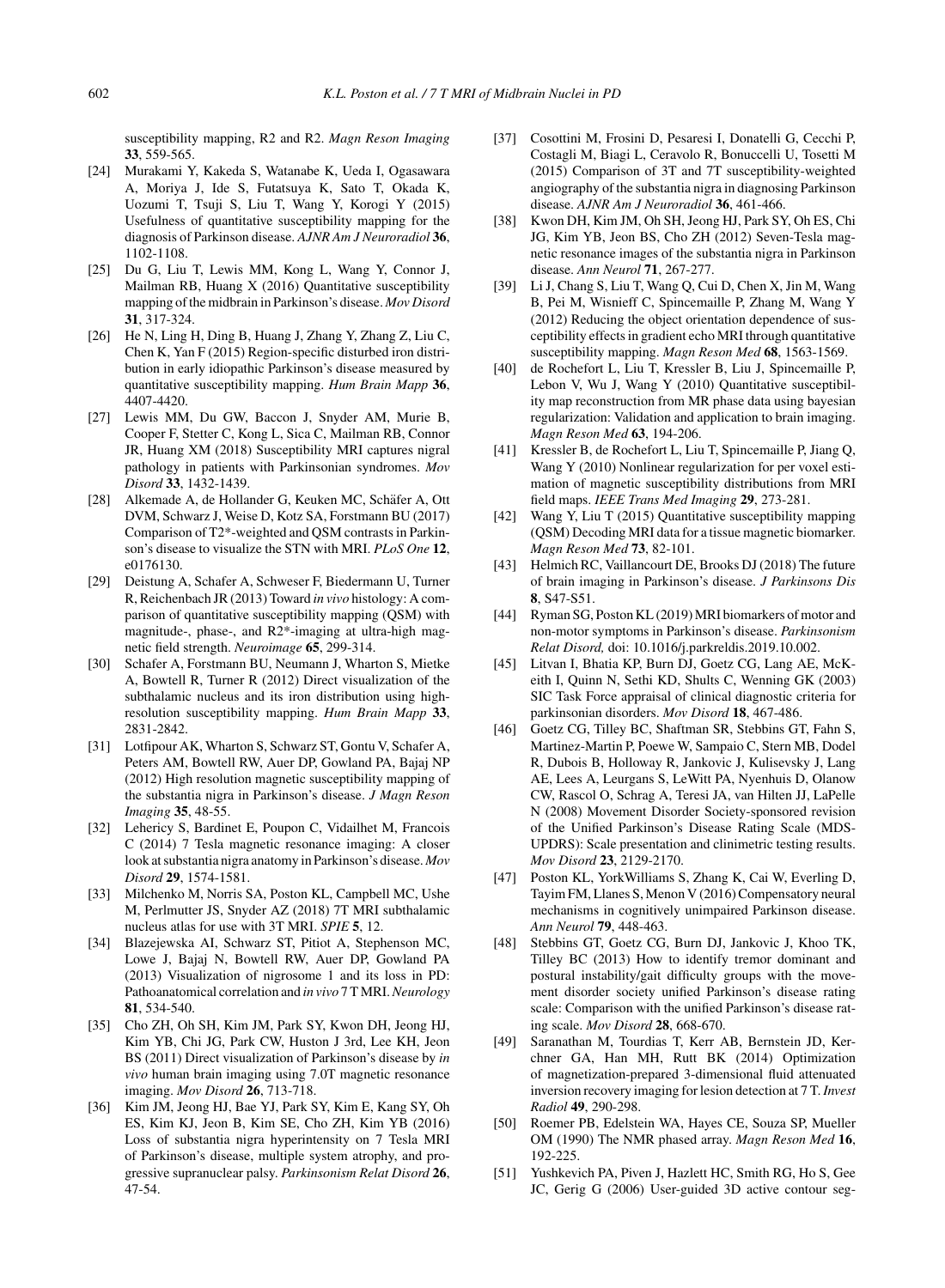mentation of anatomical structures: Significantly improved efficiency and reliability. *Neuroimage* **31**, 1116-1128.

- [52] Liu T, Liu J, de Rochefort L, Spincemaille P, Khalidov I, Ledoux JR, Wang Y (2011) Morphology enabled dipole inversion (MEDI) from a single-angle acquisition: Comparison with COSMOS in human brain imaging. *Magn Reson Med* **66**, 777-783.
- [53] Smith SM, Jenkinson M, Woolrich MW, Beckmann CF, Behrens TE, Johansen-Berg H, Bannister PR, De Luca M, Drobnjak I, Flitney DE, Niazy RK, Saunders J, Vickers J, Zhang Y, De Stefano N, Brady JM, Matthews PM (2004) Advances in functional and structural MR image analysis and implementation as FSL. *Neuroimage* **23 Suppl 1**, S208-219.
- [54] Tang CC, Poston KL, Dhawan V, Eidelberg D (2010) Abnormalities in metabolic network activity precede the onset of motor symptoms in Parkinson's disease. *J Neurosci* **30**, 1049-1056.
- [55] Filippi L, Manni C, Pierantozzi M, Brusa L, Danieli R, Stanzione P, Schillaci O (2005) 123I-FP-CIT semiquantitative SPECT detects preclinical bilateral dopaminergic deficit in early Parkinson's disease with unilateral symptoms. *Nucl Med Commun* **26**, 421-426.
- [56] Guan X, Xuan M, Gu Q, Huang P, Liu C, Wang N, Xu X, Luo W, Zhang M (2017) Regionally progressive accumulation of iron in Parkinson's disease as measured by quantitative susceptibility mapping. *NMR Biomed* **30**, e3489.
- [57] Bondon-Guitton E, Perez-Lloret S, Bagheri H, Brefel C, Rascol O, Montastruc JL (2011) Drug-induced parkinsonism: A review of 17 years' experience in a regional pharmacovigilance center in France. *Mov Disord* **26**, 2226- 2231.
- [58] Poirier LJ (1971) The development of animal models for studies in Parkinson's disease. *Contemp Neurol Ser* **8**, 83- 117.
- [59] Zaidel A, Arkadir D, Israel Z, Bergman H (2009) Akinetorigid vs. tremor syndromes in Parkinsonism. *Curr Opin Neurol* **22**, 387-393.
- [60] Rivlin-Etzion M, Elias S, Heimer G, Bergman H (2010) Computational physiology of the basal ganglia in Parkinson's disease. *Prog Brain Res* **183**, 259-273.
- [61] Yablonskiy DA, Luo J, Sukstanskii AL, Iyer A, Cross AH (2012) Biophysical mechanisms of MRI signal frequency contrast in multiple sclerosis. *Proc Natl Acad Sci U S A* **109**, 14212-14217.
- [62] Yablonskiy DA, Sukstanskii AL (2017) Effects of biological tissue structural anisotropy and anisotropy of magnetic susceptibility on the gradient echo MRI signal phase: Theoretical background. *NMR Biomed* **30**, e3655.
- [63] Bian W, Kerr AB, Tranvinh E, Parivash S, Zahneisen B, Han MH, Lock CB, Goubran M, Zhu K, Rutt BK, Zeineh MM (2019) MR susceptibility contrast imaging using a 2D simultaneous multi-slice gradient-echo sequence at 7T. *PLoS One* **14**, e0219705.
- [64] Schweser F, Deistung A, Reichenbach JR (2016) Foundations of MRI phase imaging and processing for Quantitative Susceptibility Mapping (QSM). *Z Med Phys* **26**, 6-34.
- [65] Fishman PS (2008) Paradoxical aspects of parkinsonian tremor. *Mov Disord* **23**, 168-173.
- [66] St George RJ, Nutt JG, Burchiel KJ, Horak FB (2010) A meta-regression of the long-term effects of deep brain stimulation on balance and gait in PD.*Neurology* **75**, 1292-1299.
- [67] Vu TC, Nutt JG, Holford NH (2012) Progression of motor and nonmotor features of Parkinson's disease and their response to treatment. *Br J Clin Pharmacol* **74**, 267-283.
- [68] Wen P, Li M, Xiao H, Ding R, Chen H, Chang J, Zhou M, Yang Y, Wang J, Zheng W, Zhang W (2015) Low-frequency stimulation of the pedunculopontine nucleus affects gait and the neurotransmitter level in the ventrolateral thalamic nucleus in 6-OHDA Parkinsonian rats. *Neurosci Lett* **600**, 62-68.
- [69] Lau B, Welter ML, Belaid H, Fernandez Vidal S, Bardinet E, Grabli D, Karachi C (2015) The integrative role of the pedunculopontine nucleus in human gait. *Brain* **138**, 1284- 1296.
- [70] Selikhova M, Williams DR, Kempster PA, Holton JL, Revesz T, Lees AJ (2009) A clinico-pathological study of subtypes in Parkinson's disease. *Brain* **132**, 2947-2957.
- [71] Marek K, Innis R, van Dyck C, Fussell B, Early M, Eberly S, Oakes D, Seibyl J (2001) [123I]beta-CIT SPECT imaging assessment of the rate of Parkinson's disease progression. *Neurology* **57**, 2089-2094.
- [72] Oikawa H, Sasaki M, Tamakawa Y, Ehara S, Tohyama K (2002) The substantia nigra in Parkinson disease: Proton density-weighted spin-echo and fast short inversion time inversion-recovery MR findings. *AJNR Am J Neuroradiol* **23**, 1747-1756.
- [73] Peran P, Cherubini A, Assogna F, Piras F, Quattrocchi C, Peppe A, Celsis P, Rascol O, Demonet JF, Stefani A, Pierantozzi M, Pontieri FE, Caltagirone C, Spalletta G, Sabatini U (2010) Magnetic resonance imaging markers of Parkinson's disease nigrostriatal signature. *Brain* **133**, 3423-3433.
- [74] Cho ZH, Min HK, Oh SH, Han JY, Park CW, Chi JG, Kim YB, Paek SH, Lozano AM, Lee KH (2010) Direct visualization of deep brain stimulation targets in Parkinson disease with the use of 7-tesla magnetic resonance imaging. *J Neurosurg* **113**, 639-647.
- [75] Liu J, Liu T, de Rochefort L, Ledoux J, Khalidov I, Chen W, Tsiouris AJ, Wisnieff C, Spincemaille P, Prince MR (2012) Morphology enabled dipole inversion for quantitative susceptibility mapping using structural consistency between the magnitude image and the susceptibility map. *Neuroimage* **59**, 2560-2568.
- [76] Liu T, Wisnieff C, Lou M, Chen W, Spincemaille P, Wang Y (2013) Nonlinear formulation of the magnetic field to source relationship for robust quantitative susceptibility mapping. *Magn Reson Med* **69**, 467-476.
- [77] Chen W, Zhu W, Kovanlikaya I, Kovanlikaya A, Liu T, Wang S, Salustri C, Wang Y (2014) Intracranial calcifications and hemorrhages: Characterization with quantitative susceptibility mapping. *Radiology* **270**, 496-505.
- [78] Chen W, Gauthier SA, Gupta A, Comunale J, Liu T, Wang S, Pei M, Pitt D, Wang Y (2014) Quantitative susceptibility mapping of multiple sclerosis lesions at various ages. *Radiology* **271**, 183-192.
- [79] Wisnieff C, Ramanan S, Olesik J, Gauthier S, Wang Y, Pitt D (2015) Quantitative susceptibility mapping (QSM) of white matter multiple sclerosis lesions: Interpreting positive susceptibility and the presence of iron. *Magn Reson Med* **74**, 564-570.
- [80] Sjostrom H, Granberg T, Westman E, Svenningsson P (2017) Quantitative susceptibility mapping differentiates between parkinsonian disorders. *Parkinsonism Relat Disord* **44**, 51-57.
- [81] Takahashi H, Watanabe Y, Tanaka H, Mihara M, Mochizuki H, Takahashi K, Yamamoto K, Liu T, Wang Y, Tomiyama N (2018) Comprehensive MRI quantification of the substantia nigra pars compacta in Parkinson's disease. *Eur J Radiol* **109**, 48-56.